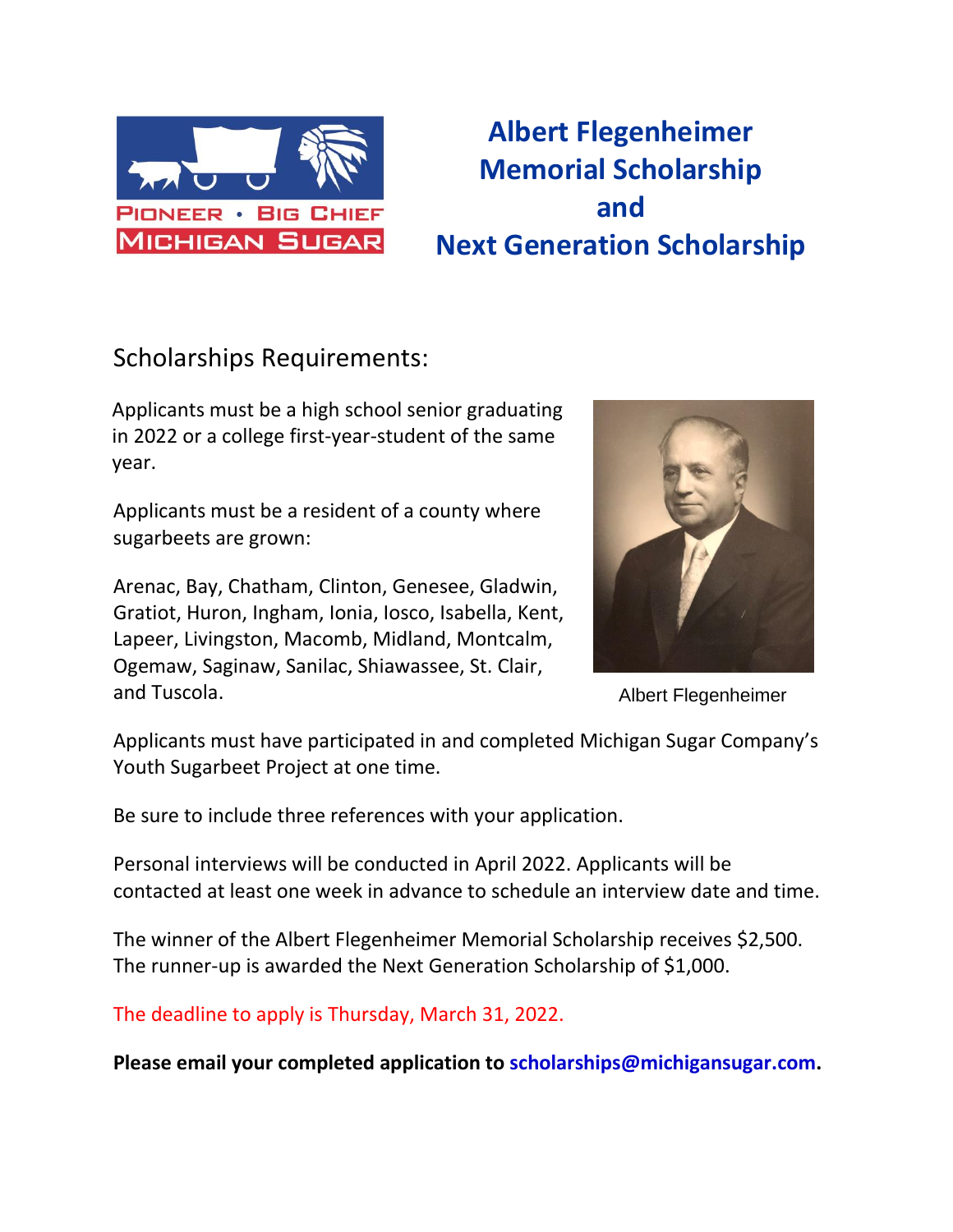

## The Albert Flegenheimer Memorial Scholarship & Michigan Sugar Next Generation Scholarship

Official Application for 2022

|                                                                                       | Birthdate: __________________ |
|---------------------------------------------------------------------------------------|-------------------------------|
|                                                                                       |                               |
|                                                                                       |                               |
|                                                                                       |                               |
|                                                                                       |                               |
|                                                                                       |                               |
|                                                                                       |                               |
|                                                                                       |                               |
|                                                                                       |                               |
|                                                                                       |                               |
|                                                                                       |                               |
|                                                                                       |                               |
|                                                                                       |                               |
| Do you have any siblings? How many of each? Brothers: __________ Sisters: ___________ |                               |
| How many of your siblings attend college now?                                         |                               |